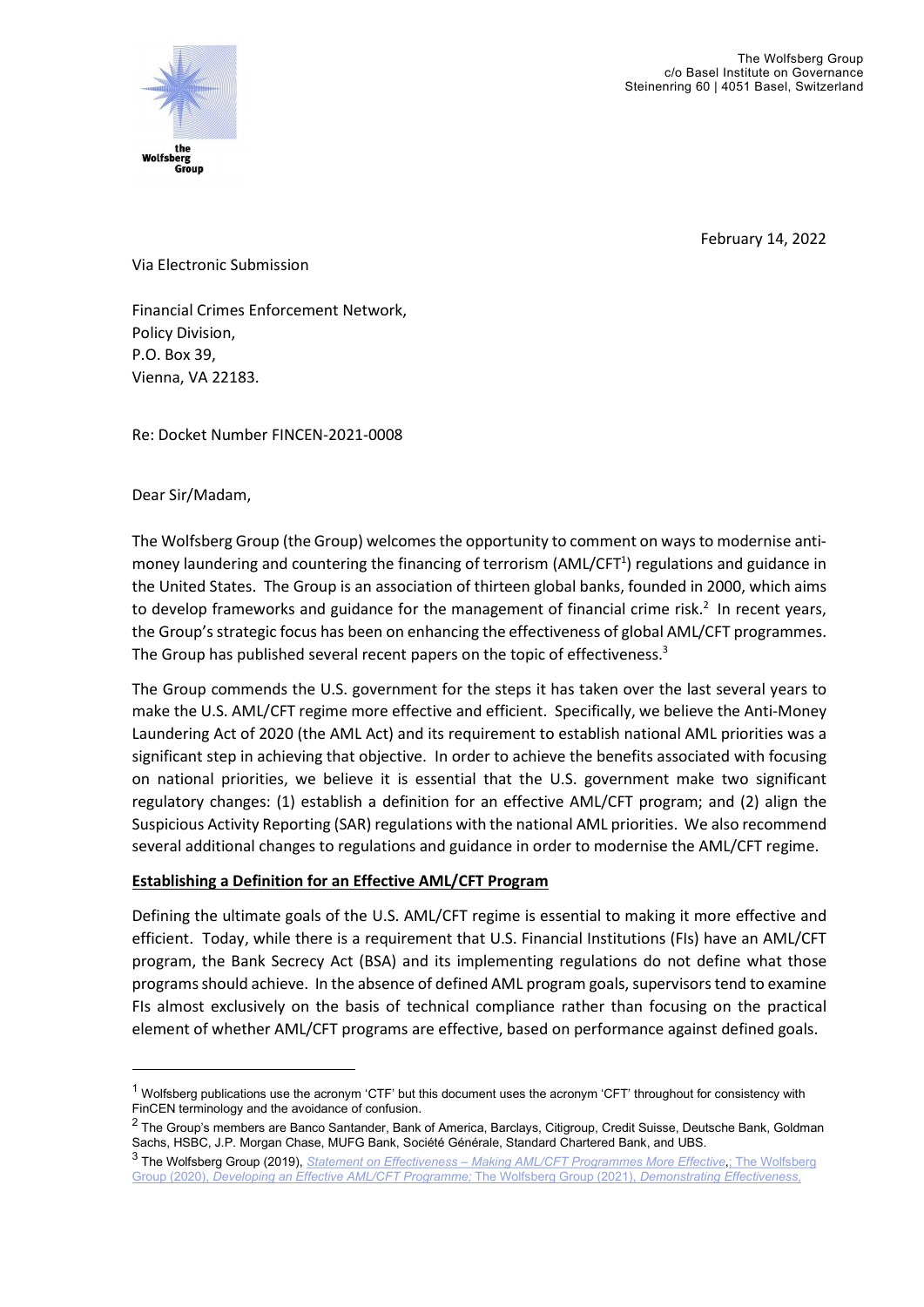In December 2019, the Group published a Statement on Effectiveness that outlined what we believe are the key elements of an effective AML/CFT programme (The Wolfsberg Factors):<sup>4</sup>

- 1. Complying with AML/CFT laws and regulations
- 2. Providing highly useful information to relevant government agencies in defined priority areas
- 3. Establishing a reasonable and risk-based set of controls to mitigate the risks of an FI being used to facilitate illicit activity

In September 2020, FinCEN proposed a similar definition in an Advanced Notice of Proposed Rulemaking (the Effectiveness ANPRM), defining an "effective and reasonably designed" AML/CFT program as one that:<sup>5</sup>

- "Identifies, assesses, and reasonably mitigates the risks resulting from illicit financial activity – including terrorist financing, money laundering, and other related financial crimes – consistent with both the institution's risk profile and the risks communicated by relevant government authorities as national AML priorities;
- Assures and monitors compliance with the recordkeeping and reporting requirements of the BSA; and
- Provides information with a high degree of usefulness to government authorities consistent with both the institution's risk assessment and the risks communicated by relevant government authorities as national AML priorities."

The Group believes adopting a definition of effectiveness, similar to the Wolfsberg Statement on Effectiveness or FinCEN's proposed definition, is essential to modernising the U.S. AML/CFT regime for the following reasons:

- Both definitions refocus the regime around outcomes. Specifically, whether FIs are mitigating risks consistent with their risk profile in alignment with actionable national priorities and, crucially, whether the information they are providing to government agencies is highly useful. These factors are rarely considered in the evaluation of an FI's AML/CFT program today.
- A clear definition provides a roadmap for supervisors to assess and FIs to demonstrate the effectiveness of an AML/CFT program. Where an FI can demonstrate that it has complied with applicable AML/CFT laws and regulations, designed its program to provide highly useful information to government agencies, and implemented a reasonable and risk-based set of controls to prevent and detect financial crime, this is strong evidence of the FI's effectiveness.
- It gives FIs a framework to identify and stop/scale back practices that are ineffective and reallocate resources to more effective use. For example, today, FIs spend significant time and resources on activities that are considered "expectations" of an AML/CFT program but are not required by law or regulation. These "expectations" are sometimes written in nonbinding guidance, sometimes unwritten, or simply a reflection of the views of an individual examiner or auditor. Unless these activities lead to highly useful information for government

<sup>&</sup>lt;sup>4</sup> The Wolfsberg Group (2019), Statement on Effectiveness – Making AML/CFT Programmes More Effective <sup>5</sup> FinCEN Advanced Notice of Proposed Rulemaking (2020), Anti-Money Laundering Program Effectiveness,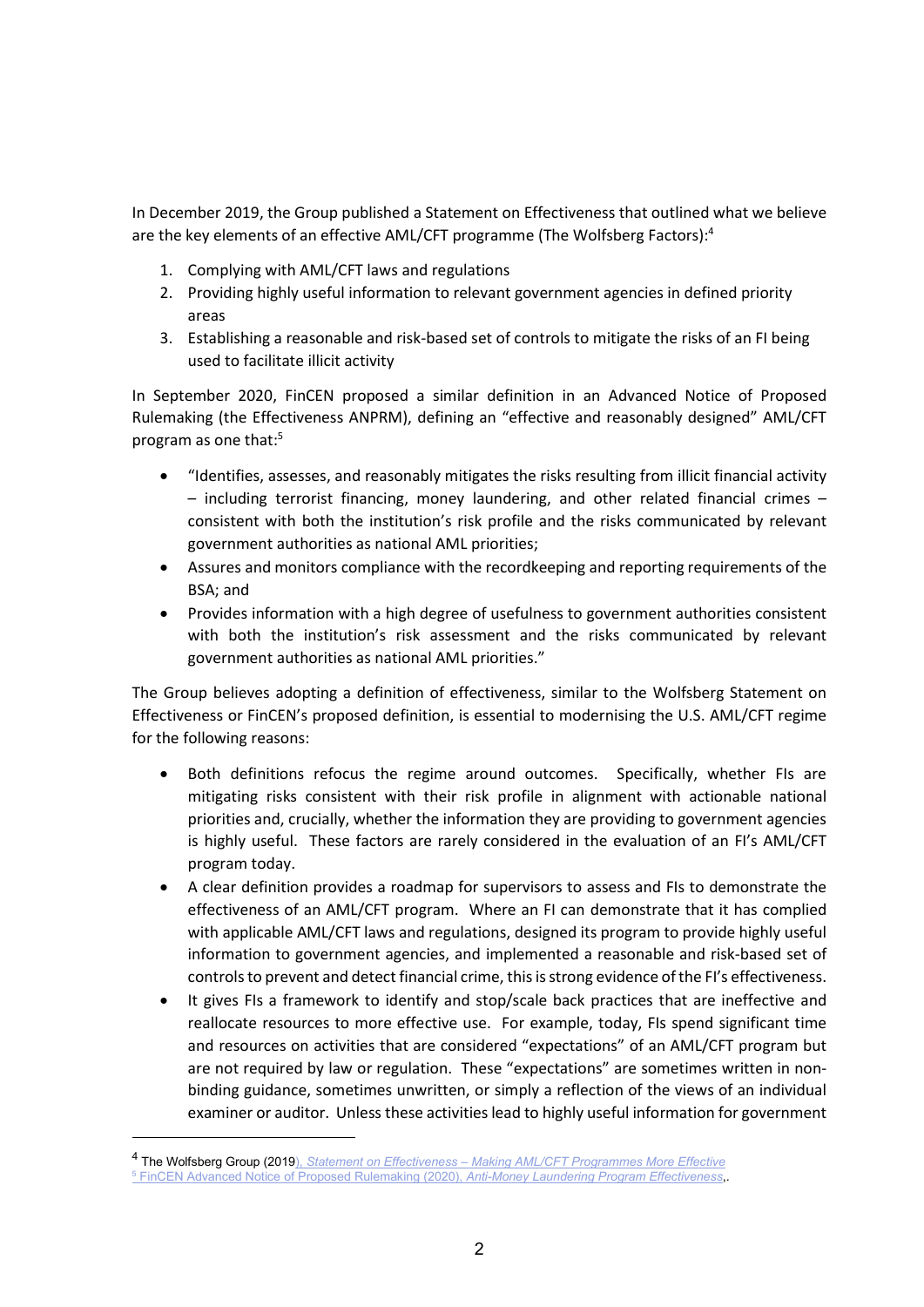agencies or help the FI materially prevent, detect, or deter actual crime, these "expectations" are often counterproductive to an effective AML/CFT program. Yet, because there is no definition of an effective AML/CFT program, there is no framework for constructive debate around such expectations. For example, the AML/CTF regime should support FIs' ability to change or stop transaction monitoring (TM) rules that result in a low conversion rate of alerts to SARs, for FIs to focus resource on higher value rulesets and activity. The Group wishes to highlight the importance of establishing a mechanism for raising and resolving barriers to an effective AML/CFT program and any unintended consequences with government and supervisors. These may include interpretation of law, regulations, and guidance.

 Critically, it provides a foundation for the U.S. government to define shared outcome-focused goals for the AML/CFT program against which measures may be designed, measured, and evaluated.

Once the definition is established, supervisors should encourage FIs to identify practices that are not required by law or regulation, do not lead to the production of highly useful information to relevant government agencies, and/or are of little financial crime risk management value to the FI. Then, following an appropriate risk-based evaluation and under appropriate governance, these practices could be stopped/scaled back, and resources employed more effectively and efficiently on areas that have increased value from a financial risk management perspective, are focused on the defined AML/CFT priorities that are applicable to their institution, and are highly useful to law enforcement.

## Aligning SAR Regulations with the National Priorities

As part of the AML Act, the U.S. Congress amended the BSA to say that AML/CFT programs should, among other things, be "risk-based, including ensuring that more attention and resources of financial institutions should be directed toward higher-risk customers and activities, consistent with the risk profile of a financial institution, rather than toward lower-risk customers and activities."<sup>6</sup> Congress further amended the BSA to require that the U.S. Secretary of the Treasury establish national AML/CFT priorities.<sup>7</sup> When the associated implementing regulations are established, FIs will be required to incorporate these priorities into their AML/CFT programs and supervisors will be required to examine FIs based on how they have done so. $8$  Taken together, these AML Act amendments to the BSA are a significant step towards a truly risk-based approach where institutions allocate their resources based on the applicability of national priorities to their institutions.

However, to achieve this risk-based approach, we believe FinCEN must re-examine the SAR regulations. The current SAR requirements in the U.S. are very broad, do not prioritise any type of suspicious activity over another and do not provide a framework for FIs to focus on AML/CFT priorities. To cover the broad array of potentially suspicious activity, FIs spread their time and resources thinly across a wide spectrum rather than focusing on specific priorities that are applicable to their institution. While attempting to provide broad "coverage," in practice it means that FIs spend the majority of their time and resources reporting on frequently occurring, but relatively lower-risk

 $^6$  31 U.S.C. § 5318(h)(2)(B)(iv).

 $^7$  31 U.S.C. § 5318(h)(4)(A).

 $^{8}$  31 U.S.C. § 5318(h)(4)(E).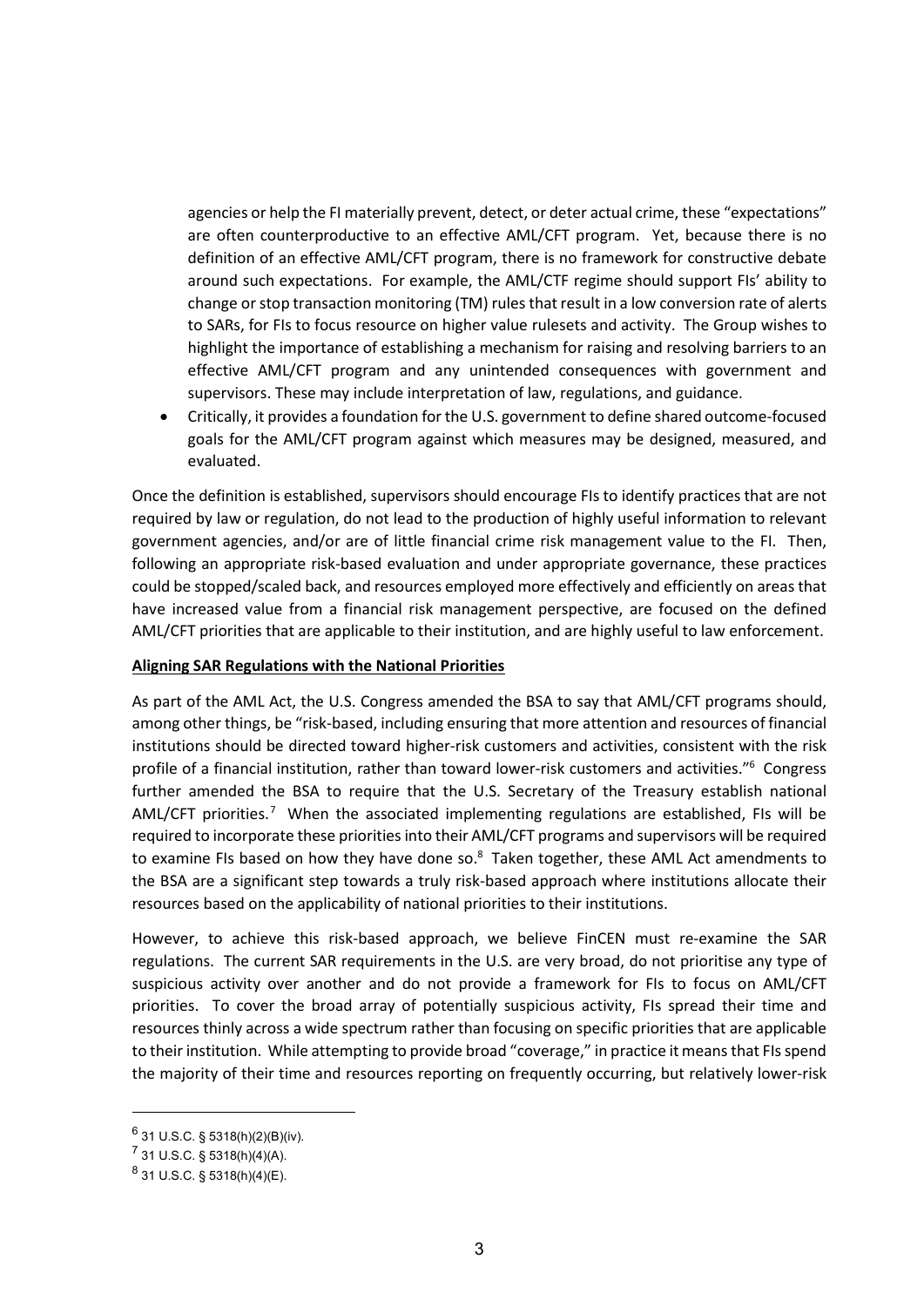activity without any apparent connection to the AML/CFT priorities (such as low dollar fraud or cash structuring when there is no apparent indication the cash was generated from criminal activity).

To be more effective, and fulfill the Congressional mandate, we believe FinCEN should modernise the SAR regulations to enable FIs to devote their attention and resources on higher-risk activity aligned to national AML/CFT priorities that are sufficiently granular for FIs to act upon. It is essential that government and supervisors accept that prioritising certain areas will necessarily mean de-prioritising others. The risk-based approach is not a zero-tolerance concept. Where an FI has reasonably focused on higher risk areas in line with its assessment of the threats it faces, an undetected weakness in a lower risk area is not by default an indication of program failure, but rather a natural extension of the implementation of a risk-based approach. In future, this would mean that FIs may not be filing SARs on all of the same activity that they are filing on today. It could even mean that FIs are filing fewer SARs overall or that certain reporting is done through automated feeds (potentially delivered to government agencies more quickly than today) rather than resource-intensive human investigation. Nevertheless, we believe modernising the SAR regulations will result in better quality, more useful information going to the government in the areas it cares about the most and will enable FIs to manage their financial crime risk better thus helping to protect the U.S. financial system and make our communities safer.

## Additional Recommendations to Modernise the AML/CFT Regime

- Automated SAR Filing: As noted above, FIs spend a significant amount of time reporting on frequently occurring, but relatively lower-risk activity without any apparent connection to the AML/CFT priorities. If FinCEN continues to require this reporting after reconciling the SAR regulations with the national priorities, FinCEN should move expeditiously to comply with the requirements of Section 6202 of the AML Act and establish alternative streamlined, automated reporting processes for SARs on this lower-risk activity.
- Re-evaluation of the SAR form: In line with the recommendations to align the SAR regulations to the national priorities and potentially to automate filings on lower-risk activity, we believe that FinCEN should re-evaluate the SAR form itself. For example, while the SAR form has a number of boxes to check for different types of suspicious activity, it does not include all of the priority areas. In addition, it is not clear that all the information required on the form is highly useful to government agencies. FinCEN should re-evaluate all required information and either confirm that it is highly useful or remove the requirement.
- Continuing Activity Reports: Where a SAR is filed, FinCEN guidance requires FIs to re-review the activity within 90 days and file a continuing activity report (CAR) when the suspicious activity continues. Because most SAR filings are on frequently occurring, lower-risk activity, FIs spend significant time re-reviewing this activity and filing CARs. FinCEN should revise its CAR guidance so that FIs can take a risk-based approach (under appropriate governance) and focus CARs on SARs aligned to national priorities. In specific instances where a CAR would be useful to law enforcement outside of the priority areas, law enforcement could reach out to the FI and the FI could review the activity and file the CAR if appropriate. The effectiveness and efficiency of such CAR filing could be enhanced through more streamlined reporting or automation (e.g., through an API).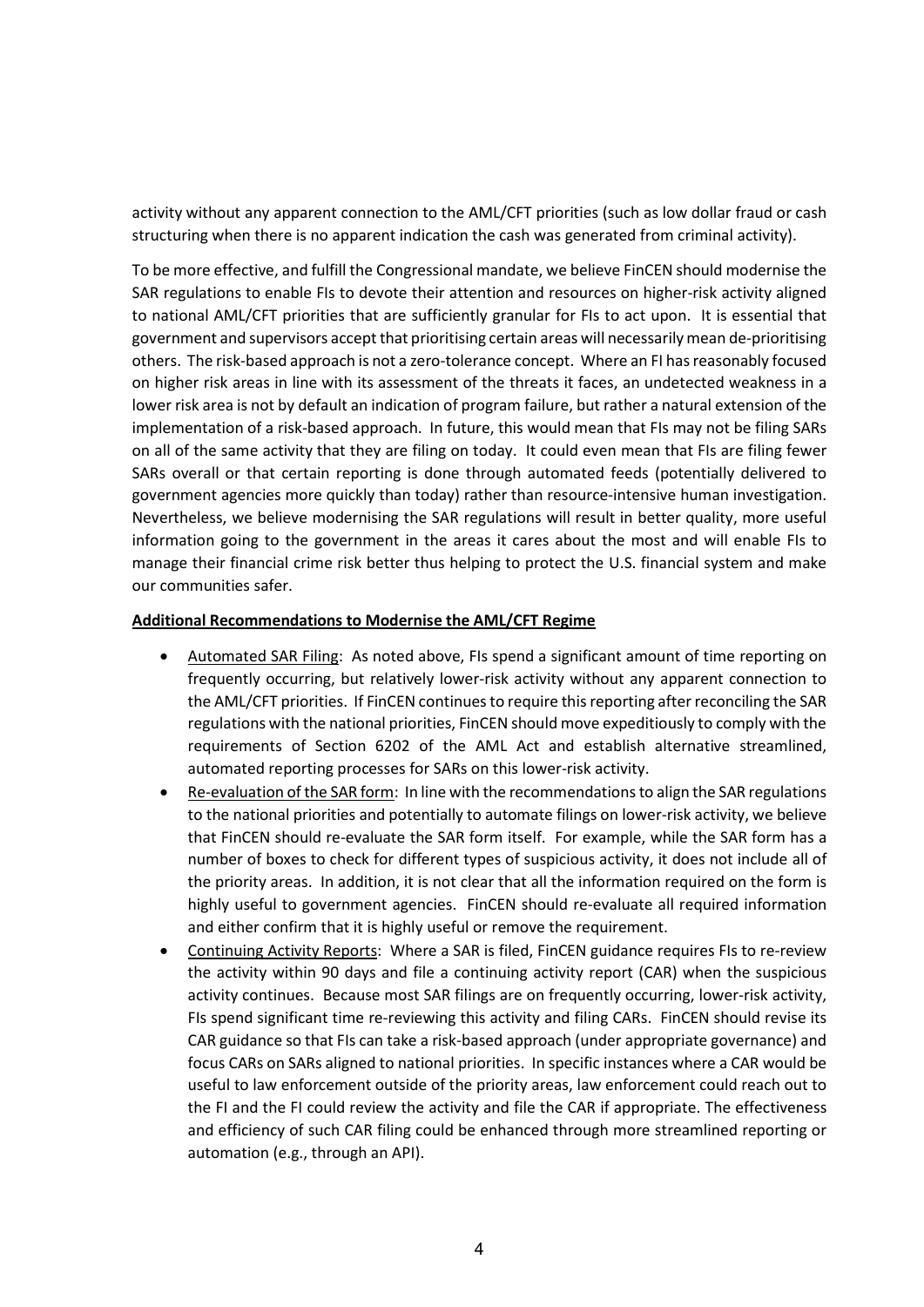- 'No-SAR' Documentation: Today, FIs may spend as much or more time documenting a "no-SAR" decision as they do when a SAR is filled. This is a result of "expectations" from examiners and auditors. The excessive time spent on "no-SAR" documentation is not required by law, does not result in highly useful information to government agencies, and does not help the FI detect, prevent, or deter financial crime. Therefore, FinCEN, in consultation with the federal functional regulators, should clarify that a detailed description of the investigation and decision-making process is not required for each "no-SAR" and instead be clear that a short, concise statement documenting its justification is sufficient.
- CTR Reporting and Aggregation: As part of the Currency Transaction Reporting (CTR) requirements, FIs must review and aggregate cash transactions by or on behalf of the same person across accounts and businesses lines to determine whether the \$10,000 threshold for reporting has been met. The time and resource burden of this aggregation is significant. We recommend that FinCEN revisit its CTR regulations to: (1) allow cash transaction data to be sent directly to FinCEN in an automated fashion, eliminating the need to file a CTR in the way it is done today; and (2) eliminate the aggregation requirement. Providing the information in this way would allow FinCEN to aggregate cash deposits across FIs. This more holistic view of the depositor's activity is likely to be of higher value to FinCEN since sophisticated criminal organisations will often spread their cash deposits across multiple FIs. If FinCEN is concerned that eliminating the existing aggregation requirement would result in the loss of highly useful information, it could consider a threshold lower than \$10,000. Allowing automation and eliminating aggregation by individual FIs would not only allow FIs to reallocate resources to higher-risk priority areas but also allow FinCEN and law enforcement to receive information on cash transactions much faster and in more effective way.
- Government Feedback on Reporting: We believe that there is a correlation between the level of feedback from the government to FIs on SAR reporting and the effectiveness of the AML/CFT regime. Today, government feedback to FIs on their SAR filing is limited. Greater feedback, particularly specific feedback on specific SARs to the filing FI, will allow FIs to focus on areas that are highly useful, train their systems that leverage machine learning and artificial intelligence better, and give FIs an indication of information that is not useful so that resources can be reallocated to more useful areas. FinCEN should take whatever steps it can under its regulations, guidance, or other authorities to increase the feedback to FIs to strengthen the feedback loop.
- Intelligence Sharing in Priority Areas: While the establishment of national AML priorities was a significant step in the right direction, the priority areas are very broad. An FI, for example, could not cover all aspects of drug trafficking, one of the identified national priorities. Therefore, we believe the government should expand upon the use of existing intelligence sharing mechanisms (i.e., FinCEN Exchange; 314(a)) and/or create new mechanisms to share actionable information on the key threats within each priority area. The more specific the intelligence shared, the more effective the response will be from the financial sector. Unfortunately, the information shared through public advisories is often too broad or too vague to be really useful. That is why we recommend that the government use these nonpublic forums to share more detailed information without putting criminals on notice of government's interest. As with the priorities themselves, the additional intelligence should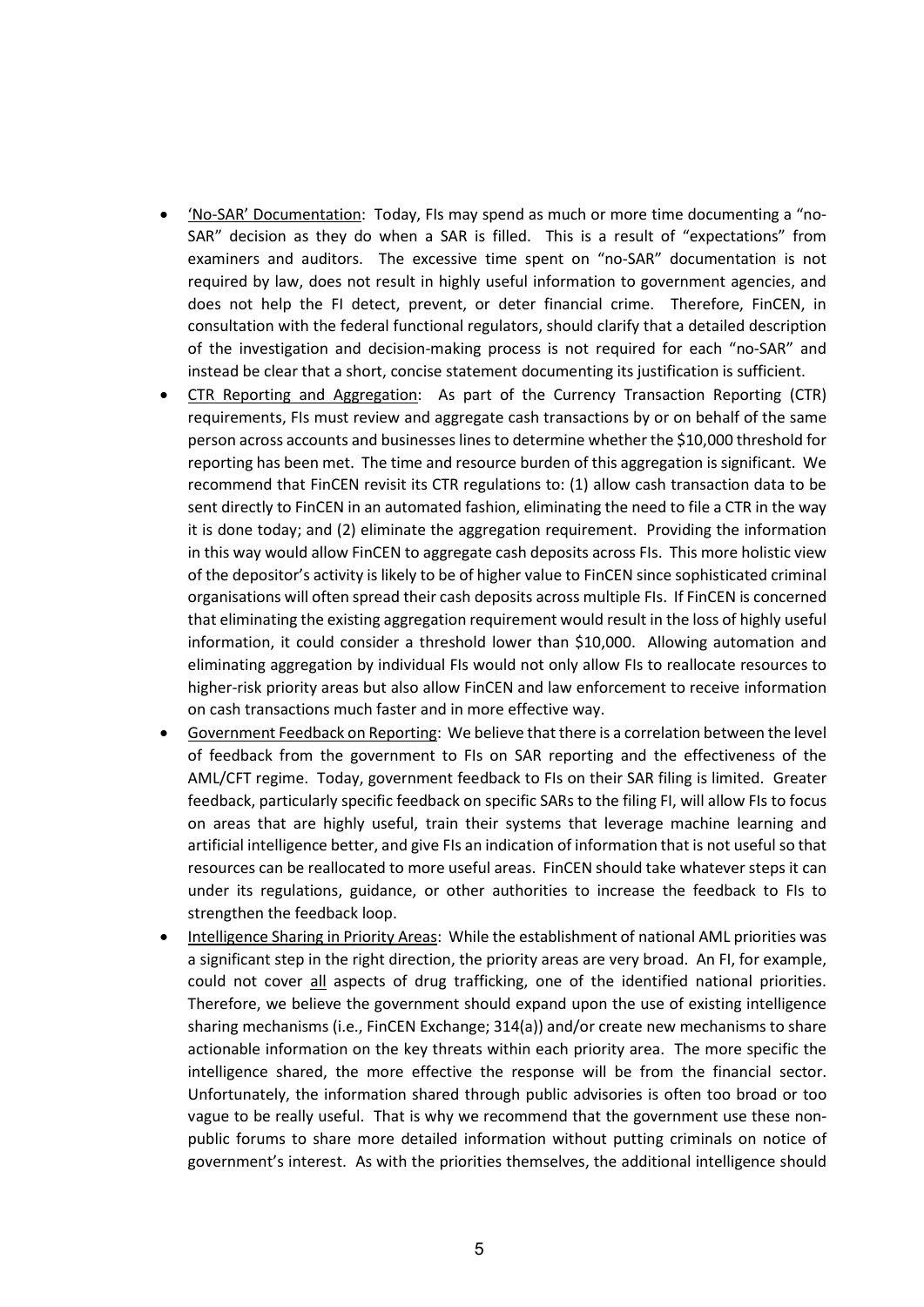be time bound, so that after a certain period of time the government will either re-confirm the significance of the intelligence or allow FIs to reallocate resources dedicated to that intelligence to other areas so that FIs can aim to be focused on the most important and current threats.

- Incentivising Effective Use of 314(b): Among the most effective regulations in the U.S. AML/CFT regime are those promulgated under Section 314(b) of the USA PATRIOT Act (314(b)). The ability to share information between FIs and amongst multiple FIs as "associations of financial institutions" has enabled FIs to provide more actionable information to law enforcement leading to arrests, convictions, sanctions, and asset seizures as well as enabling the FIs to mitigate their own financial crime risk better. As part of its effort to modernise the AML/CFT regime, the government should look for ways to further incentivise FIs to participate in this type of impactful information sharing and collaboration including an evaluation of how an FI uses the 314(b) process in its AML/CFT program.
- Changes to the CDD Rule: We understand that changes to the current Customer Due Diligence (CDD) Rule are being addressed through rulemaking related to the Corporate Transparency Act. The Group believes that changes to the CDD Rule's account-based triggers, the requirement to collect expected activity at account opening, and reconciling the beneficial ownership requirements under the CDD rule with the requirements in the Corporate Transparency Act are necessary to maximise effectiveness.

### Supervisory Support

As FinCEN previously noted in its Effectiveness ANPRM, supervisory support is critical to making the AML/CFT regime more effective. Supervisors must focus their examinations on the definition of effectiveness and the national priorities. This transformation of the examination process will create the necessary incentives for FIs to redesign their AML/CFT programs and reallocate resources to more effective use. Underpinning this approach would be the creation of metrics to measure both systemwide effectiveness and the effectiveness of a FI's AML program. An emphasis on defined outcomes, away from process, would redeploy supervisory efforts from focusing primarily on technical compliance, which may yield limited value in effectively identifying and deterring financial crime, to allow FIs to prioritise resource on tackling high risk activity.

## **Conclusion**

By establishing a definition for an effective AML/CFT program, aligning the SAR regulations with the national priorities, and taking additional steps to modernise the AML/CFT regime, the U.S. government can realise greater benefit from the focus on national priorities and make the regime more effective and efficient. Modernising AML/CFT regulations in this way will enable FIs to be more effective in detecting and deterring criminal activity, thereby helping to make our communities safer. At the same time, these changes will reduce friction on innocent customers and help the government achieve its financial inclusion objectives. The Group remains committed to collaborating with policy makers, supervisors, law enforcement agencies, and other stakeholders around the world to continue to develop the focus on effectiveness.